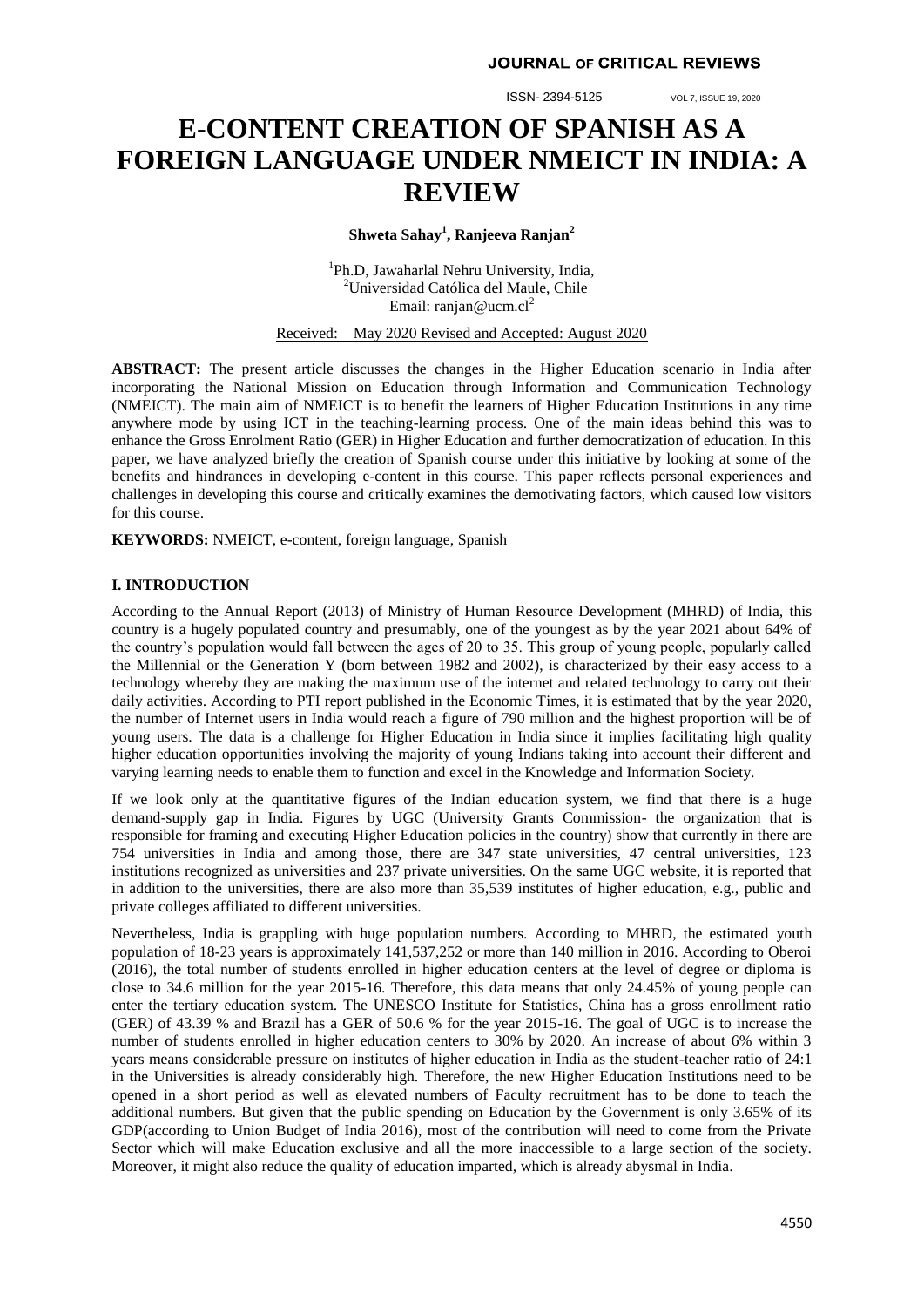#### ISSN- 2394-5125 VOL 7, ISSUE 19, 2020

In 2009, MHRD, referring to the quality of Education, recognized the shortcomings of current educational delivery model and emphasized that

Schools, Colleges and Universities have not been able to keep up with the requirements for educating the Indian masses at the rate, level and quality that is expected from an Indian citizen in the coming knowledge era. To bridge this gap, new models of content creation, content delivery, learning, management and planning mechanisms for creating a cooperative and self-learning environment have to be developed. (MHRD, 2009)

Thus, an urgent need was perceived to transform higher education by incorporating digital learning media to improve its quality and to address the increase in the number of students enrolled.

It is widely acknowledged in the academic circles now that the use of large-scale technology in education can be very advantageous for higher education in India and this would help in solving three of India's pressing problems at the same time - access, equity and quality (Swayam, 2017). According to a report submitted by Heslop (2014) to the British Council on Higher Education in India, the biggest challenge facing higher education in India is the chronic shortage of teachers. Almost 30% or 40% of the places are vacant. Most teachers have not had adequate training in teaching. Other issues mentioned in the report regarding teaching and learning that aggravate the problems include:

-An antiquated, rigid program/curriculum and the absence of employer commitment to the content of the course and the development of skills.

- Very few opportunities for interdisciplinary learning.

- Pedagogies and evaluation focus on input and memory learning (rote learning); students have few opportunities to develop a broader range of cross-cutting skills, including critical thinking, analytical reasoning, problem solving and collaborative work.

- An inefficient system of quality assurance and a complete lack of responsibility on the part of the institutions towards the state and central government, students and other interested parties. (Heslop, 2014)

These characteristics of higher education have resulted in the number of graduates with low employability, a common feature of higher education throughout South Asia, and an insufficient basis for the movement to higher levels of study and research. It is agreed that in general, the quality of digital content for teaching in India is very low and it is thought that producing high-quality digital content requires a global effort and an international collaboration in the design of courses that can then be contextualized to be used in India.

## **II. NATIONAL MISSION ON EDUCATION THROUGH ICT OR NMEICT**

To address these concerns, the Indian government resorted to large-scale technology through its National Mission on Education through ICT or NMEICT, which it launched on 3 February 2009, with the aim of transforming the education system and giving access to education to every citizen of India thereby reducing the knowledge and digital divide. It was understood that inclusive education could be provided with the help of digital technology tools to include those 71 million or more youths who are still outside the education system and provide high-quality value-added education to the existing enrolled population.

However, we must bear in mind that the use of technology such as radio and television in education is not a concept alien to India. Neeru Snehi (2009) informs us that the use of satellite in education began as a Satellite Instructional Television Experiment (SITE) in the years 1975-76. This led to the creation of CIET-SIET transmission studies for the production and transmission of teaching-oriented programs, the initiation of the UGC classrooms in collaboration with CEC (Consortium for Educational Communication) through the creation of resource education centers multimedia (EMRCs) and audio-visual resource centers (AVRCs) in several universities. Currently, these programs continue as Vyas Channel supported by the CEC and several EMRCs, Gyandarshan II of the IGNOU (Open University), Open School and transmission channel of NCERT (Organization responsible for Primary, Secondary and Higher Secondary Education Policies). To meet the growing demands of education, Indian Space Research Organization launched Education Satellite (EduSat) in 2004 exclusively for the education sector.

With the availability of EduSat services, the NMEICT was conceived in the Eleventh Plan of India. It is an ambitious plan conceived on a very large scale with the vision of catering to the learning needs of 50 crores (500 million) Indians and of providing one-stop solution to all the requirements of the learning community. It aimed to provide technological infrastructure to centers of higher education as well as seek their help in creating excellent educational content free for all available at all times for lifelong or self-paced learning. Therefore, it was a major foray into the creation of OERs in a very structured way generating courses for School-level and Undergraduate and Postgraduate levels as per the Indian education system with extensive use of ICT. In the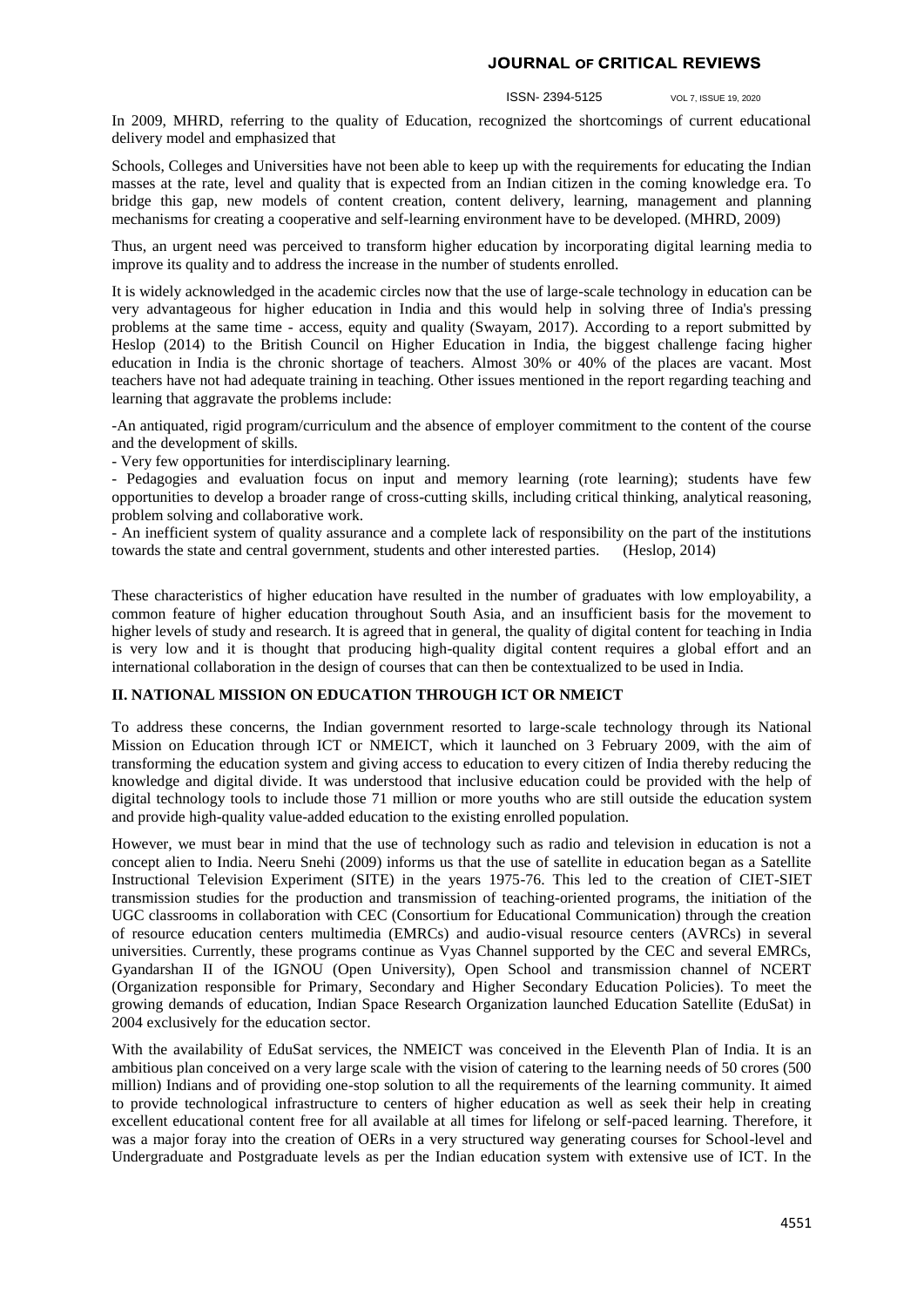#### ISSN- 2394-5125 VOL 7, ISSUE 19, 2020

mission document, the government recognizes ICT as "a crying need as it acts as a multiplier for capacity building efforts of educational institutions without compromising the quality." It states that

With an ever-expanding field of knowledge, the knowledge and skillsets required by an individual to successfully lead life has also expanded, throwing up challenges of learning more and more throughout one's life. Add to that the challenges of pedagogy being faced by the teachers to package more and more for the uptake by the students within the same amount of time available. (MHRD, Mission Document NME-ICT, 2009)

It was conceived to take advantage of the potential of ICT, in the development of high-quality personalized and interactive modules available on the Internet for all students in higher education institutions anywhere and at any time. This scheme has two main components, (a) content generation and (b) connectivity. The NMEICT proposed to increase the coverage of ICT in most universities and public institutes. According to Monika (2016), the mission focused on the digitalization and interconnection of all educational institutions, the development of low-cost access devices and low power consumption, and making bandwidth and Wi-Fi available for educational purposes.

It was proposed to overcome the obstacle of access to the Internet and new technologies through this mission. The goal was the expansion of its free access education portal called SAKSHAT that would take care of all the needs of the entire community of learners, including students enrolled in various educational institutions and students for life through the wide use of concepts of e-learning and the methodology based on ICT. In order to achieve what was conceived, it proposes:

[e]ncourage development of high-quality e-content, for loading on to 'SAKSHAT' in all disciplines and subjects, at various levels using the best available authoring tools and making the fullest use of animation and multimedia technologies in order to make learning interesting and facilitate clarity of concepts to the learners.

(MHRD, Mission Document NME-ICT, 2009)

## **III. SAKSHAT REPOSITORY**

The SAKSHAT repository hosts various courses and complementary materials in a digital format. One of them is the portal of E-PG Pathshala. It is a large-scale Open Access project initiated in the year 2012-13 that was undertaken to develop digital content in 77 subjects at the Postgraduate level. It included courses on English and Foreign Languages as well, Spanish being one of the few. Currently, it holds foreign language courses in Spanish, Chinese, Russian and Japanese out of those 77 subjects included in the repository. The content in Spanish, which included 16 papers on various topics, related to language and literature, each paper containing 35 modules of 3500 words each, was produced in the mandated four quadrants format, which was same for all the subjects included in the project:

**Table 1**: Four quadrants format of E-PG Pathshala

| Self-Learning Video | E-text     |
|---------------------|------------|
| Self-Assessment     | Learn More |

#### **IV. DEVELOPMENT OF SPANISH E-PG PATHSHALA COURSE**

It was developed through large-scale collaboration between teachers and professors of the Department of Spanish from different Indian universities. The main responsibility of executing the whole project was on Dr Rajiv Saxena of Jawaharlal Nehru University to whom the project was awarded. It was a historical moment for in all of 68 years of teaching of Spanish in India; extensive collaborative work of this kind was never undertaken by the foreign language academia. There was never a textbook published for use in colleges and universities customized for Indian students. This was the first time in the history of Spanish teaching in India where content creation on such a massive scale was taken which was meant to be free and open. Never before were courses on such a wide variety of topics produced for public consumption. In general, Spanish teachers in India are not open to share their teaching materials with others. What a professor teaches in his class can only be found in the form of notes of his or her students. There is an absence of any online resources sharing platform where different professors share their knowledge and ideas about teaching and learning. Brainstorming of any kind is limited to conferences, workshops and seminars. Students in general, who are not part of their classes, find themselves in a disadvantageous position and are devoid of any knowledge gain even if they want to. One of the main contributions of the project has been ease of access with which knowledge can be shared, disseminated and acquired and this unique initiative by the government has propelled the teachers involved into doing something that they had never done before in public domain.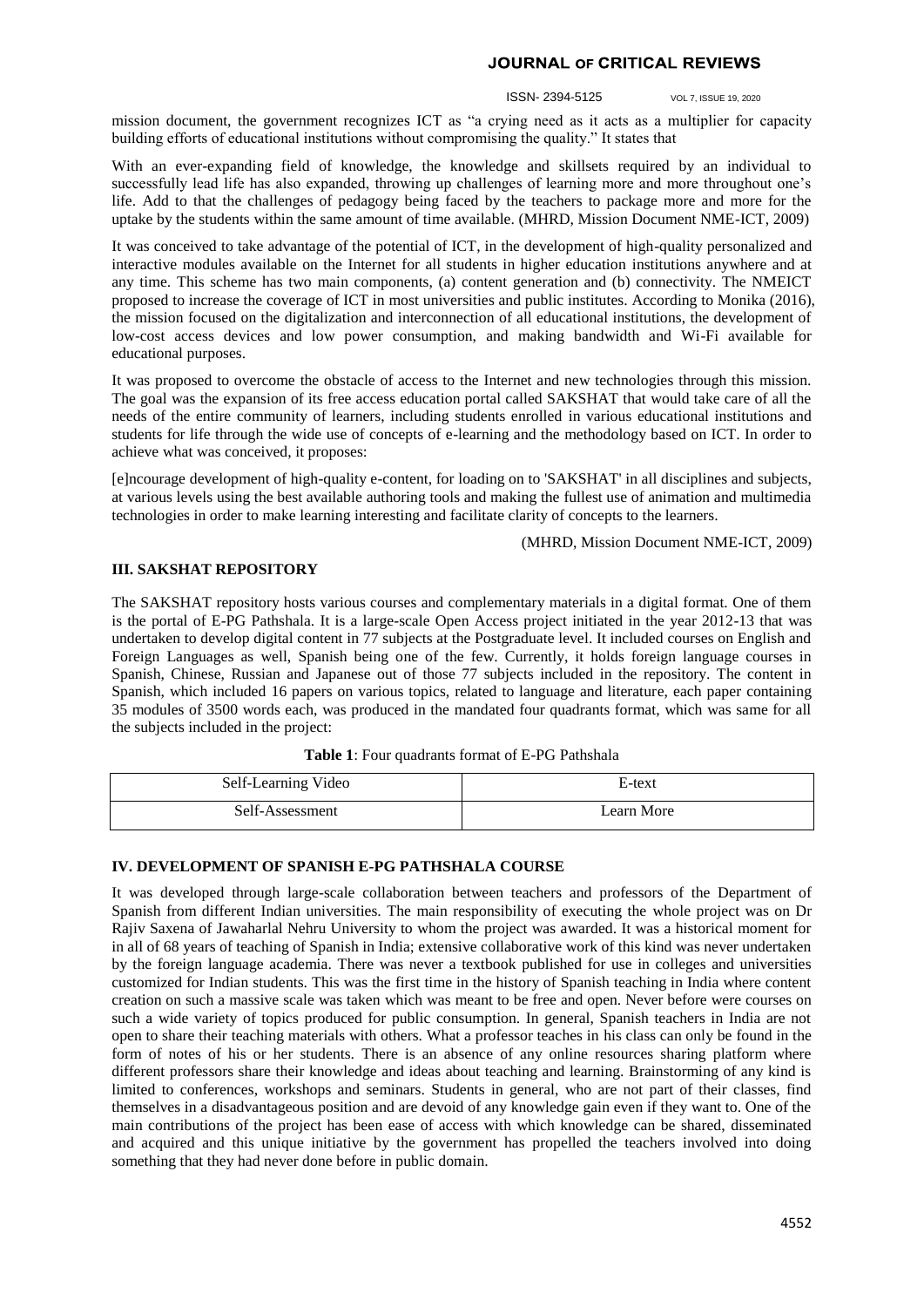#### ISSN- 2394-5125 VOL 7, ISSUE 19, 2020

The budgetary allocation for the project was handsome. According to Mission Document NME-ICT( 2009), the total amount to be spent on it was Rupees 84 crores (approximately 13 million dollars) in which preparation of each paper of 35 modules was allocated Rupees 7 lakhs (approximately 11 thousand USD) and each Content Writer per paper would receive Rupees 2.5 lakhs (3,900 USD). In the Indian Public Education sector, it was not a poor compensation for content writing though most of those involved where young professors or teaching assistants, PhD candidates still at the budding phase of their career. Their content was to go through three-tier review- by the language reviewer, by the content reviewer and finally by a distinguished senior professor for overall module and paper review. This put in place certain checks and balances in the whole process so that the content was standard and at par with or better than Spanish courses taught in well-known and esteemed public universities of India. This course served for any person anywhere in the world who wanted to study Spanish language, literature, translation studies, pedagogy, culture and civilization and many more. The Spanish project started somewhere around January 2014 and by December 2017, all the papers were successfully uploaded on the SAKSHAT EPG Pathshala portal with all the four quadrants. In the end, all the papers were uploaded under Creative Commons Share-Alike with an Open License to reuse and reproduce all the content with no copyright of the University or Content Writers. There were quite a few challenges faced by everyone involved in the project, which at the end might have been detrimental for the whole prospect of EPG Pathshala. Some of them are:

 None of the Content Writers was trained in Instructional design for online courses and very few had an idea about the nature of technological pedagogical content they were expected to put in their lessons.

 The issue of creating original content was a major challenge since in India, Copyright is a very slippery domain and most of the teachers teach borrowing materials from other sources. There has been very less focus on using own materials for teaching and very less incentivization of research and investigation.

 The mandated 3500 words per module was a major constraint for people who were writing Spanish Language and Grammar papers which resulted in the lessons being very long which might not sustain the interest of online learners.

 No simultaneous coordination with the IT team who was to develop the Word Documents into online modules. The papers needed to be submitted and the IT team would develop them at a later stage with very little involvement from the Writers.

 The pressure of recording 30 minute long videos for each lesson which at times could not be any different from the E-text already submitted and thus leading to repetitive work of creating slides for the video recording of the same content.

For technological integration to be more advantageous, it is necessary to get rid of the common mistakes that are made when using the technology of teaching and learning. Some of these errors are:

-Installation of learning technology without reviewing student needs and content availability;

-The imposition of technological systems from top to bottom without involving teachers and students;

-Use of inappropriate content from other regions of the world without appropriately customizing it;

-Production of low-quality content that has a poor instructional design and is not adapted to the technology in use. (Hasan, 2014)

SAKSHAT was conceived to overcome the above problems of higher education, create high quality content in courses both technical and humanities field. NPTEL was an Open Access course run for Engineering students, which is also hosted by SAKSHAT. It ran before E-PG Pathshala and an evaluation report was duly submitted by UGC after taking feedback from the students. It was supposed that other e-content developers would take cues from the feedback to create their courses. According to the Report of the Evaluation Committee on NMEICT, SAKSHAT (2017), students' evaluation of NPTEL courses indicated the following points:}

a. Could be made more interactive and community-driven

- b. No scope for doubt clarification as no FAQs
- c. Real classroom simulation is better than studio recorded lectures
- d. More animations needed to enhance learning
- e. Lack of awareness on part of students about the courses

If we look at the student feedback, we see that we at EPGP did not improve upon the NPTEL project feedback and resorted to the same formulae without acting on improving the format in which we are presented the courses. There is no such evaluation or feedback report of EPG Pathshala until the time of writing of this article but the similar feedback will be provided for these courses as they have followed the same template. The courses are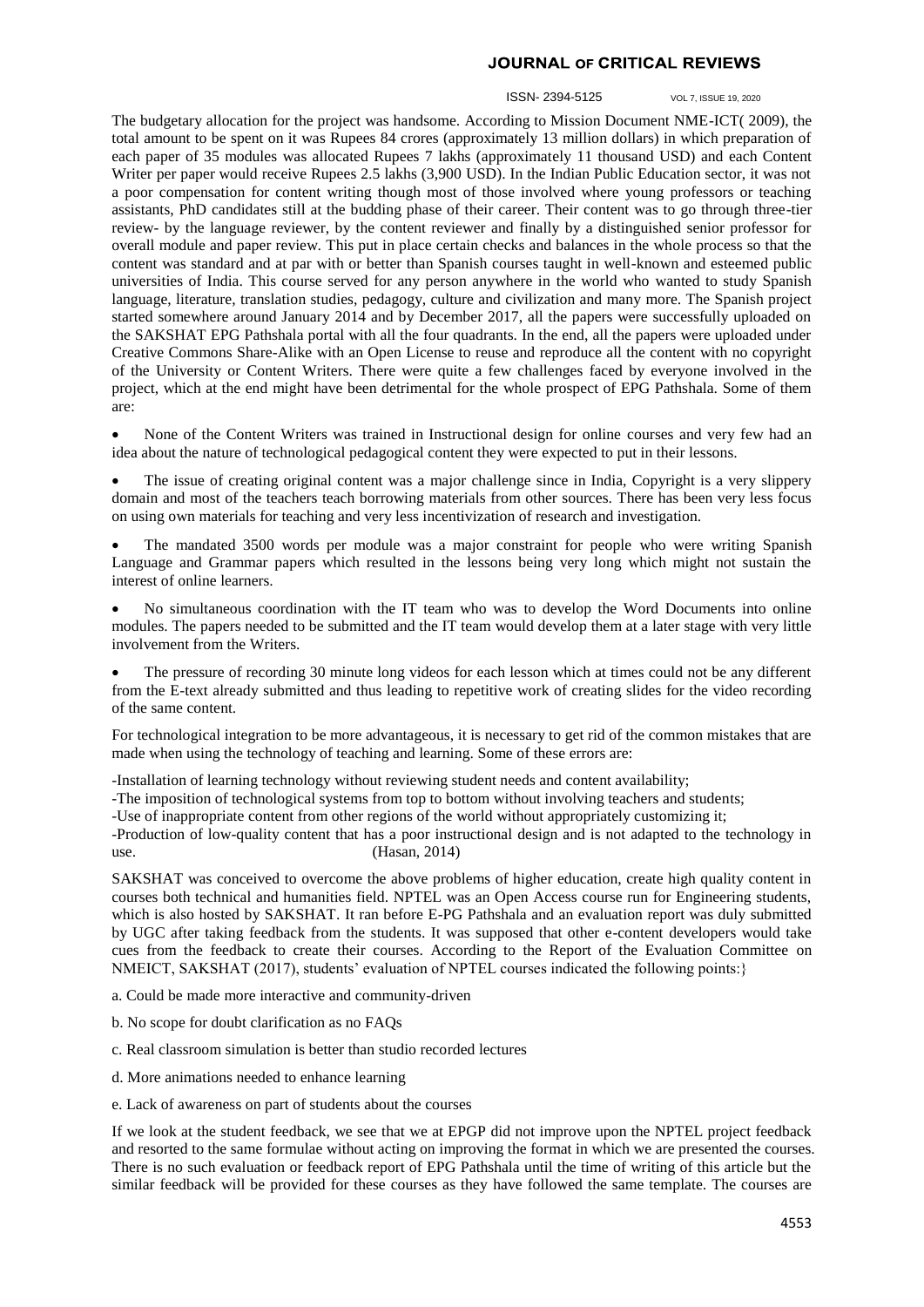#### ISSN- 2394-5125 VOL 7, ISSUE 19, 2020

not community-driven, thus there is less chance of peer-to-peer interaction although the initial idea was to introduce discussion forums for people doing the same course. Until now, no FAQs have been added to the courses, the videos are all studio-recorded, and the quality of animation in the videos is of a much lower quality than the young generation is used to seeing in their daily lives, which might lead to students losing interest early on. Furthermore, there is less awareness about the course and in search engines; it is difficult to look up this course if you enter the usual search words such as "free online Spanish course", "Spanish courses free", "Spanish courses online India". There appears a plethora of other websites and courses but EPG Pathshala (EPGP) course does not come up. Any student sitting in a remote area of the country wanting to learn Spanish is more likely to type the above keywords to search for online courses but he or she might never be aware of these well-structured courses because the search engines are not throwing them up. The video lectures have also been uploaded on YouTube but until and unless one key in EPGP Spanish papers in the search bar, the videos do not appear.

The statistics say that the highest number (530 visitors as on 31 December 2017) has accessed the first module of the first paper i.e., Elementary Spanish grammar followed by its second module (419 visitors). However, after that, the numbers steadily decline to 121. It might be an indication that the modules, in the way they have been presented, have not been able to sustain the interest of the students and they do not continue with the whole paper.

There might be several reasons for low interest in the course and some of the most important reasons might be the following:

- a. Lack of peer interaction as a foreign language is difficult as a solo exercise for beginners.
- b. Absence of in-text translations and forums for doubt clarification

c. The separation of e-text and video content might be a problem since students can either watch the video or go through the e-text. Moreover, a time span of 30 minutes of video lecture with little interactive exercises to do in between might lead to boredom.

d. Absence of exercises to enhance understanding after every section or topic since there is an option of MCQs only at the end of each module.

e. No option of obtaining any certificate after completing the course which might be a demotivating factor for many since most of the young students in India look for certifications that gives them a further push in the job market.

f. English has been used as a vehicular language for basic level courses while most of the population is not comfortable in it. Absence of subtitling in regional languages for the videos might be the reason for low views.

g. Problem of internet connectivity as India generally grapples with low-speed data where people mostly access the internet on their mobile phones. Most of the Tier 2 cities and small towns still browse the internet at low speed while most of the EPG Pathshala videos and MOOC videos require greater bandwidth for the videos to run smoothly. Under the Bharatnet Project, the plan is to digitally connect 2.5 lakh villages in India. It remains to be seen at what pace the project is completed and how far the villages and towns are connected for these contents to reach to the population.

The above limitations of EPG Pathshala courses prompted MHRD to propose the creation of SWAYAM platform in the year 2014, which was a one-stop portal for housing the MOOCs of different Indian Universities and Higher Education Institutions. It was an effort to garner more interest of the young generation since MOOCs had gained substantial credibility all over the world and the Indian students started enrolling for the MOOCs of Foreign Universities and started benefitting from them. It was felt that India was lagging in the MOOC revolution mostly started by US Universities and since academicians in India had already started working for OERs, they could as well work for the creating MOOCs. The transition from OER to MOOC was made easier in a way that for the universities, which had already worked on EPG Pathshala, they could repurpose their content as per the new MOOC guidelines and offer credit-based courses through SWAYAM. The only difference between SAKSHAT and SWAYAM platforms is that SAKSHAT is an OER repository which does not give any credits or certificates to the students participating in the course while SWAYAM is a free MOOC repository through which online courses will be conducted by professors of various universities in India and students, if they want, can attain credits and get certificates for doing a course on payment of a small fee. We have submitted the Spanish repurposed content for the MOOCs to be run by Jawaharlal Nehru University professors where anyone wanting to earn a certificate while doing this course can participate. Both SAKSHAT and SWAYAM portals are free and Open Access under Creative Commons- Share-Alike thus inching a step closer to inclusive education as envisioned by the government.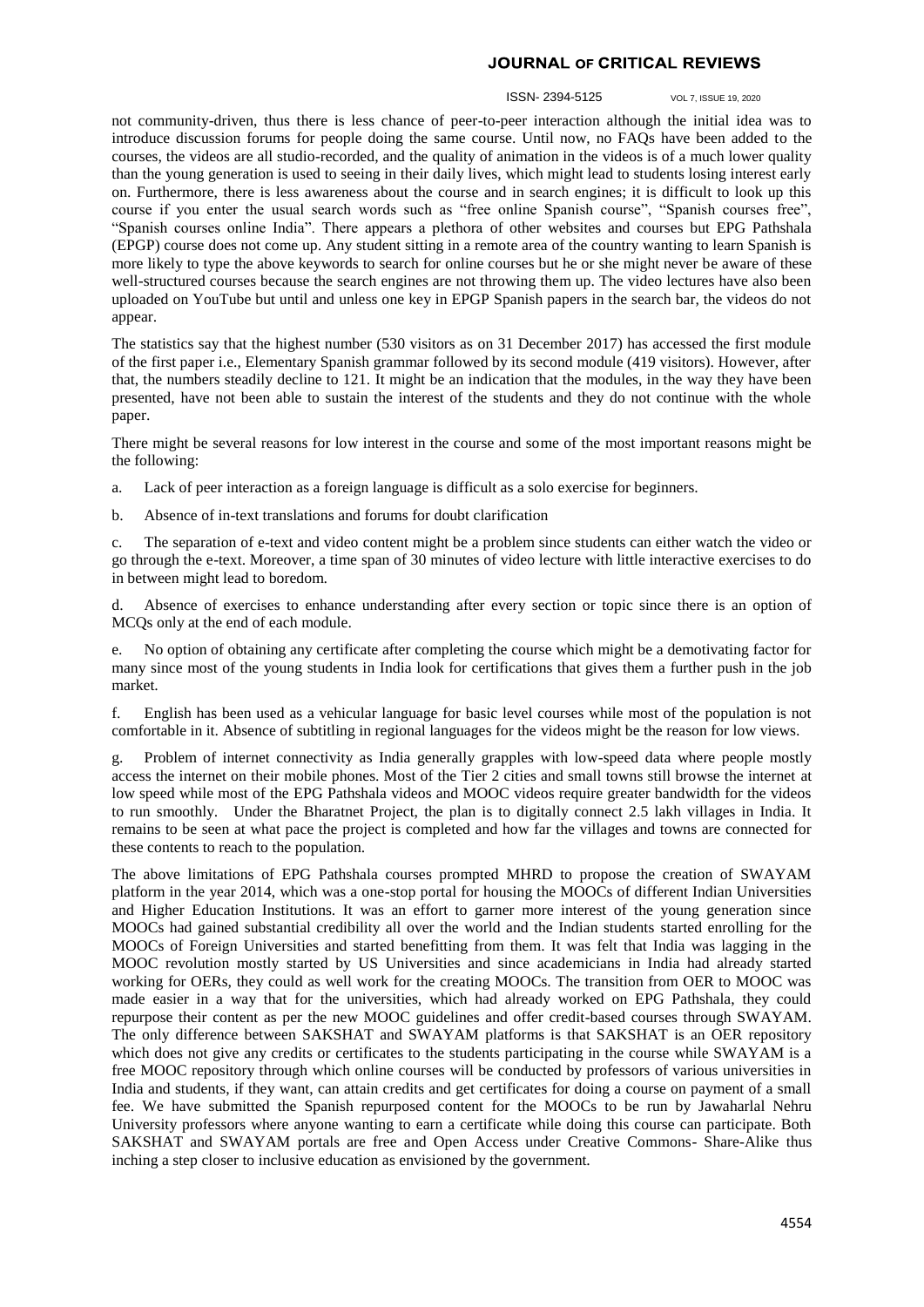ISSN- 2394-5125 VOL 7, ISSUE 19, 2020

## **V. CONCLUSION**

We still have to see the complete transformation that the free access courses of E-PG Pathshala and the MOOCs can produce in the educational panorama of India although a lot of money and time have been invested in the elaboration of these courses. It is not yet known to what extent they will be able to maintain the interest of students who opt for these distance courses. Although a little late but the commitment of the government towards the use of new technologies, in particular, the open courses of free access for the population, which in the majority is poor, is commendable. The existing problems of higher education such as the low number of enrollment, quality education and teacher training have not yet disappeared or diminished in their entirety and we are relying on technology to rescue us in any way and bring millions under the cover of education.

Nevertheless, there is certain skepticism among experts towards distance education that does not enjoy the same popularity as face-to-face education in the context of higher education. In other countries such as the US, distance education is very popular due to the availability of a very high-quality digital content or the MOOCs of traditional universities. The portals of Khan Academy, EdX and Coursera are widely used both in India but as additional support. In general, distance education or online education and the degrees obtained after completing these courses are accepted by students, parents and employers in other developed countries. In India, at present, there is only one university that teaches distance or online courses and it is the IGNOU in New Delhi that also teaches Spanish courses. Traditional universities do not teach distance or online courses. Nevertheless, with the creation of SWAYAM, it is expected that this attitude towards online courses would change in the coming years and many students would take these courses to supplement and complement their education requirements. Although, this would only be possible if digital content of very high quality is produced with adequate training of the writers of these contents in the instructional design.

The EPG Pathshala experience was relatively novel and challenging for all the content writers but online content generation needs a lot of training, research and technical expertise from content writers as well as content developers and we hope in the near future, the quality of content improves so that more and more people benefit from such courses. Through the creation of portals such as SAKSHAT and SWAYAM, a step has been taken in that direction with the creation of good quality content suited to the needs of Indian students based on the updated curricula of the main Indian universities. It remains to be determined the benefits that digital content of education and learning indigently created in India will bring, but it is surely a step forward that aims to meet the needs of our growing young population by providing quality education at low cost without having to move to the areas where these higher education centers are located, which entails the uprooting and additional costs of living.

## **VI. REFERENCES**

- [1]. Department of School Education and Literacy Department of Higher Education. (2013). MHRD Annual Report. Retrieved November 14, 2017 from [http://mhrd.gov.in/sites/upload\\_files/mhrd/files/document-reports/AR2013-14.pdf](http://mhrd.gov.in/sites/upload_files/mhrd/files/document-reports/AR2013-14.pdf)
- [2]. Hassan, D. (2014). ICT in Higher Education: Opportunities and Challenges. Global Journal for Research Analysis. Retrieved November 10, 2017 from [http://www.worldwidejournals.com/gra/file.php?val=April\\_2014\\_1397564709\\_76a32\\_16.pdf](http://www.worldwidejournals.com/gra/file.php?val=April_2014_1397564709_76a32_16.pdf)
- [3]. Heslop, L. (2014). Understanding India: The future of Higher Education and Opportunities for International Cooperation. British Council. Retrieved November 10, 2017 from [https://www.britishcouncil.org/sites/default/files/understanding\\_india\\_report.pdf](https://www.britishcouncil.org/sites/default/files/understanding_india_report.pdf)
- [4]. Monika. (2016). Role of Information and Communication Technologies (ICTs) in Education and Society. International Journal of Computer Science and Communication Engineering, 5(1), 37-41
- [5]. Oberoi. S. (2016) MHRD. All India Survey on Higher Education. New Delhi Retrieved on December 6, 2017 fro[m http://aishe.nic.in/aishe/viewDocument.action?documentId=199](http://aishe.nic.in/aishe/viewDocument.action?documentId=199)
- [6]. Snehi, N. (2009). ICT in Indian Universities and Colleges: Opportunities and Challenges. Management & Change, 13(2), 231-244.
- [7]. PTI. (2016, November 21). India's millennials to lead in internet spending growth. Economic Times Retrieved November 15, 2017, from http://economictimes.indiatimes.com/tech/internet/indias-millennials-to-lead-in-internet-spending-growth /articleshow/55536374.cms